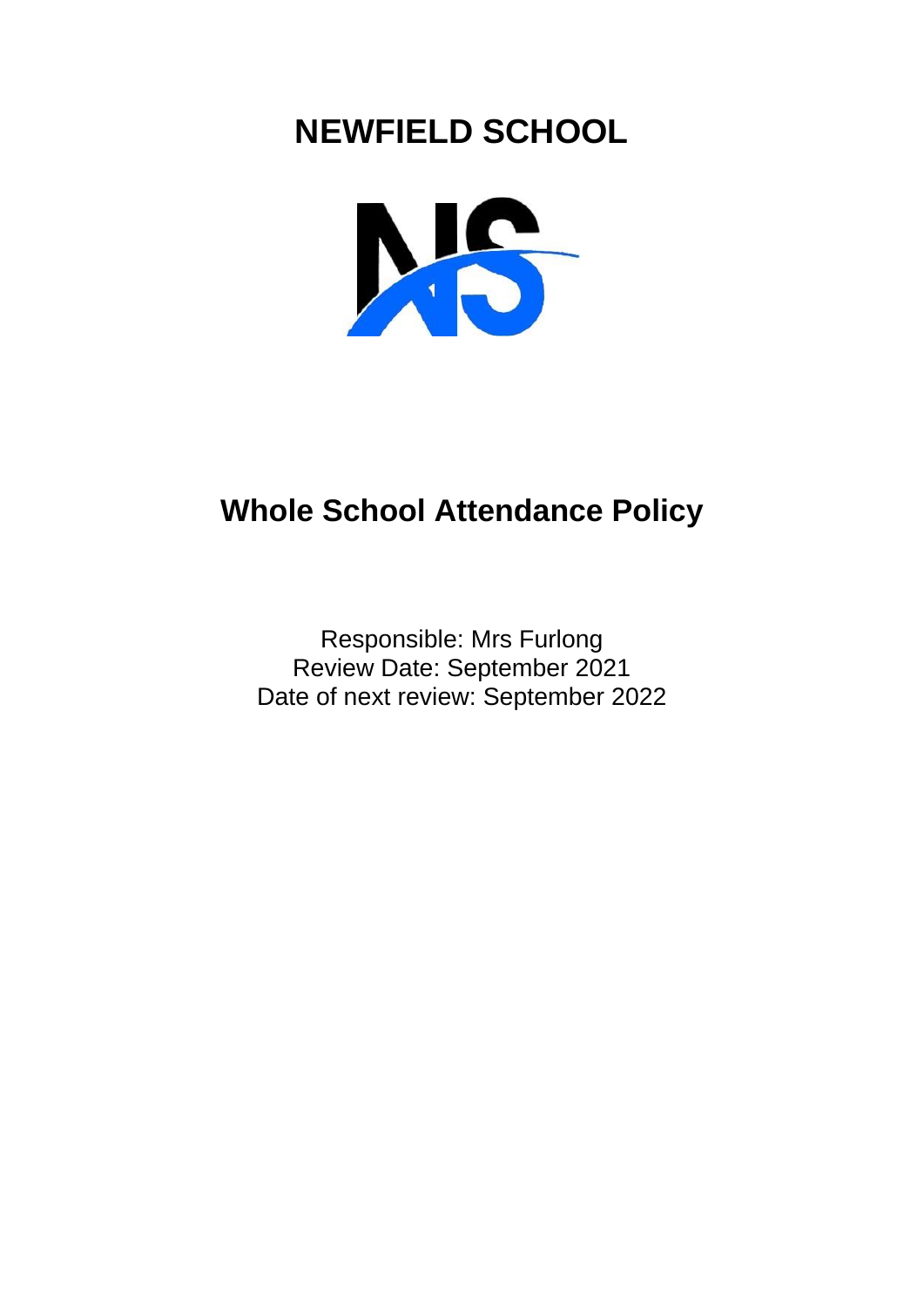#### **STATUTORY DUTY OF SCHOOLS**

The Education Act 1996 Section 7 requires parents or guardians to ensure their child receives efficient, full-time education, either by regular attendance at school or otherwise.

Schools are responsible for recording pupil attendance twice a day; once at the start of the morning session and once during the afternoon session. An entry must be made on the attendance register for all pupils of compulsory school age who are on the school's admission roll.

#### **CURRENT CONTEXT**

Central to raising standards in education and ensuring all pupils can fulfil their potential is an assumption that pupils need to attend school regularly to benefit from their education. Missing out on lessons leaves children vulnerable to falling behind. Children with poor attendance tend to achieve less in both primary and secondary school.

Attendance at Years 9, 10 and 11 has dipped therefore there is a particular focus on these year groups

#### **PHILOSOPHY**

Newfield School is committed to providing all pupils with a full-time education experience that maximises each pupil's opportunities and allows each to realise their true potential. We believe that if a pupil is to benefit from education, good attendance is crucial. Pupils should be at school, on time and ready to learn, every day the school is open.

Attendance is a critical factor to a productive and successful school career; our school will actively promote and encourage 100% attendance for all our pupils.

The school will give high priority to communicating with parents and pupils the importance of regular and punctual attendance. We recognise that parents have a vital role to play and that there is a need to establish strong home-school links and communications systems that can be utilised whenever there is concern about attendance.

If there are problems which affect a pupil's attendance we will investigate, identify and strive, in partnership with mums, dads, carers and pupils, to resolve those problems as quickly as possible.

Newfield School is committed to the continual improvement of pupil attendance and is highly proactive in encouraging regular and punctual student attendance in school and in all lessons. The school believes that pupils have the right to education and to benefit from the best education possible pupils require continuity and progression in their learning. Consistent attendance is an essential foundation in order to achieve success. Research evidence confirms that poor school attendance, under achievement and disaffection are inter-related. Newfield School has implemented a structured whole school approach to the issues involved, which encompasses prevention, early intervention and the effective use of support services. The School Attendance officer and LA Attendance team support and facilitate this process. We believe that the starting point for social inclusion is to ensure regular attendance from all pupils and therefore the progression of educational inclusion. This is valued as highly as educational achievement.

6 out of 10 students on average with over 95% attendance (missing no more than 10 days a year) gain 5 GCSE A\* to C grades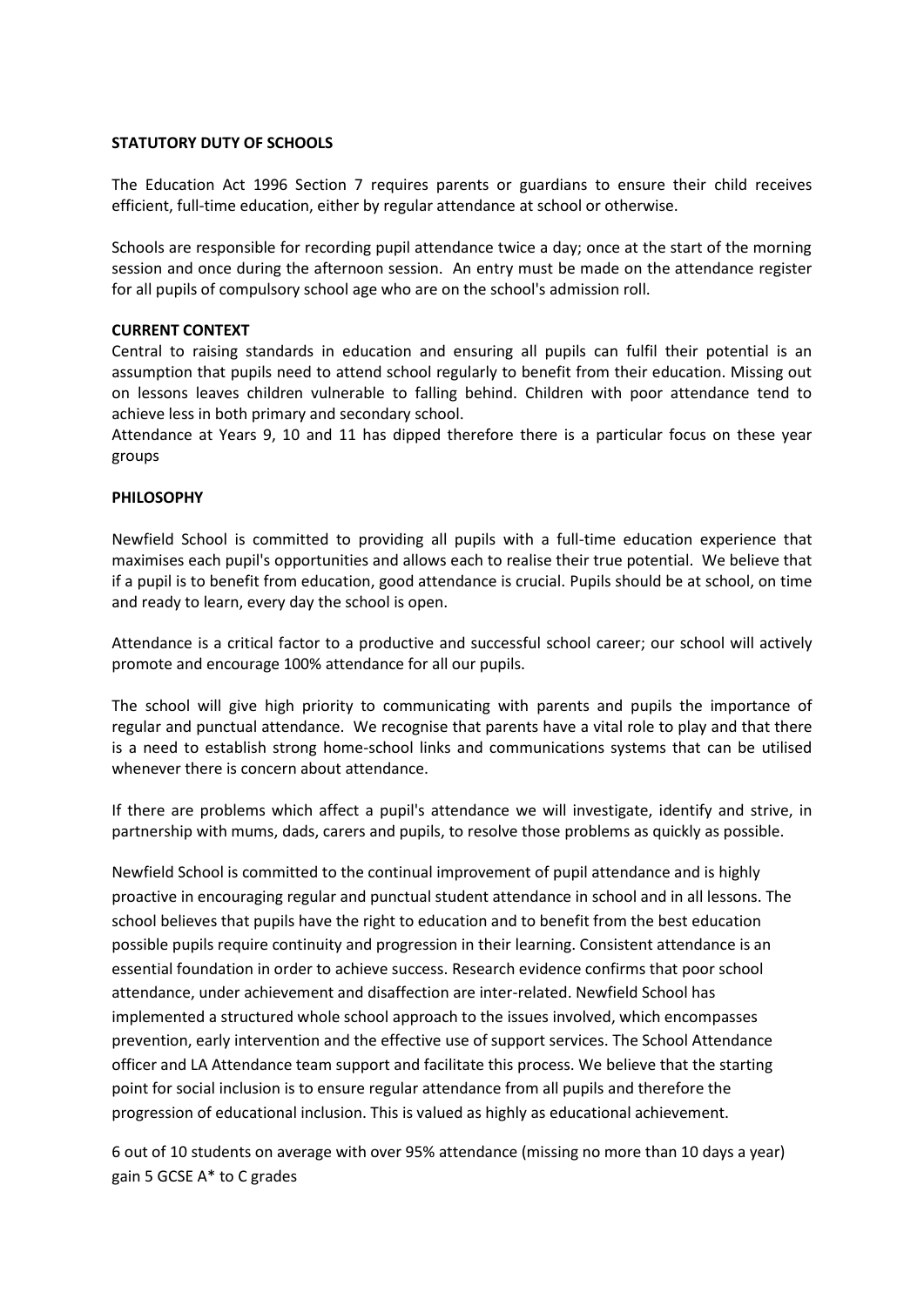Only 1 in 10 pupils who are poor attenders gain 5 GCSE A\*-C grades

A Student will fall below 95% if they miss as little as half a day over a two week period.

It is the expectation of the school that all pupils *will* achieve at least 95% attendance.

## **AIMS AND PRINCIPLES**

Pupil attendance is central to all school planning, development and innovation. The rigorous evaluation process undertaken by the Senior Leadership Team, teaching staff and the Attendance Officer identifies evidence of impact in all aspects of student attendance. This has ensured that high expectations of improving pupil attendance are embedded within the school culture, thus leading to improved achievement through a real partnership with pupils and their families. Continued improvement of pupil attendance has become integral to school improvement planning, where pupil attendance is clearly identified as a key agent in developing a more successful school and community.

- Mums, dads and carers are legally responsible for ensuring that a child of compulsory school age attends school regularly.
- We will work towards ensuring that all pupils feel supported and valued.
- We will send a clear message that if a pupil is absent, he/she will be missed.
- We will consult with all members of the school community in developing and maintaining the whole school attendance policy.
- We will encourage mums/dads/carers to be actively involved in promoting their child's attendance.
- We will ensure that all staff are aware of the requirements of the registration process and that they receive training on Registration Regulations and the Law relating to attendance.
- Regular information will be sent to mums, dads, carers and pupils informing them of attendance rates and related issues.
- We will promote positive staff attitudes to pupils returning following an absence.
- We will ensure regular evaluation of our attendance policy and procedures by Senior Leadership Team, School Governors and External Advisors
- Attendance will be an important feature of the School Improvement Plan.
- Consistent and vigorous monitoring and evaluation procedures will be in place.

## **RESPONSIBILITIES (See Appendix 7 for 'Procedures to promote good attendance')**

## **The school will:-**

- Record and monitor attendance in accordance with statutory requirements.
- Teachers mark the register at the beginning of morning and afternoon sessions
- Newfield School registers open, deemed late after 8.55 a.m. deemed absent after register closes 9.30 a.m.
- Check the registers weekly to monitor lateness and absence
- School will phone home on first day of absence if school has not heard from mums/dads/carers.
- Contact parents / carers where attendance falls below an acceptable level or when patterns of absence are causing concerns
- Provide access to staff with whom attendance related issues can be discussed
- Work with external agencies to maintain good attendance to support and where necessary challenge the family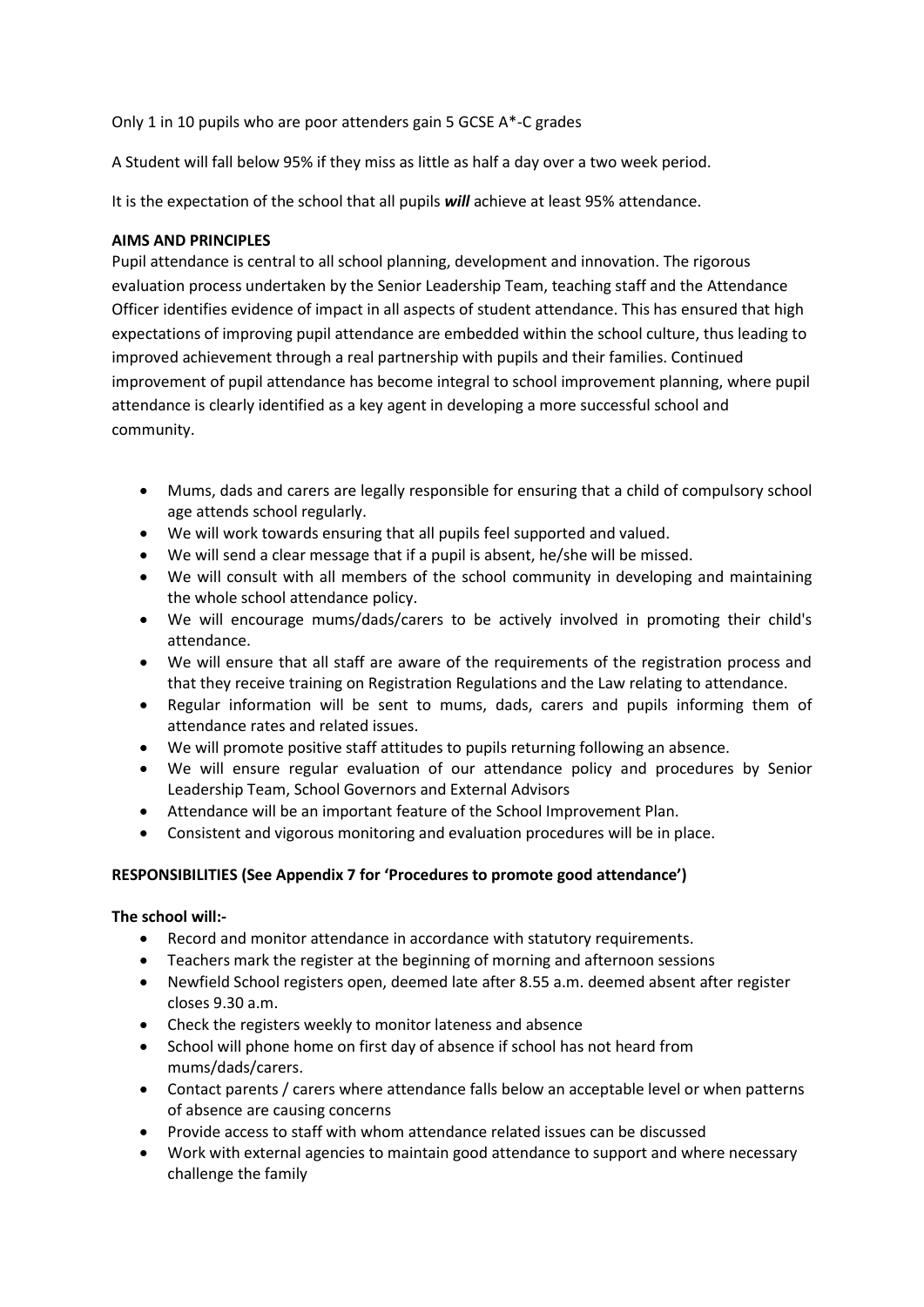- Monitor the Exceptional Leave of absence for exceptional circumstances
- Set targets for reducing absence.
- Celebrate pupils' attendance at each end of term and end of year.
- Give mums/dads/carers feedback on attendance in newsletters, Headteacher' reports and on our website.
- Refer to the Attendance and Welfare Service children who have unauthorised absence for Penalty Notice Proceedings

## **Mums/dads/carers have a legal duty to ensure that children of compulsory school age attend on a regular and full-time basis.**

## **Mums/dads/carers will:**

- Ensure that their child is ready for transport (where applicable), or reaches school on time each day
- Talk positively about going to school "What was good about school today?" etc.
- Encourage their child to come to school, including ensuring a realistic bedtime, equipment ready and uniform and medication (where applicable) are provided
- Encourage a child to come to school if feeling slightly unwell; many aches and pains are forgotten when they are with friends and school will contact you if it becomes necessary
- Contact school early on the first morning by 8.30 a.m. of absence by phone, email or in person.
- Arrange dental, doctor or hospital appointments outside the school day except in an emergency.
- Only ask for leave of absence for their child in exceptional circumstances,
- Not take their children out of school during term time, and realize that if they do they are at risk of damaging their child's education risk being given a penalty notice by Sefton Council.

## **If mums/dads/carers do not ensure that their child attends school regularly and on time the school will:**

- Contact mums/dads/carers to discuss the reasons and plan for improvement.
- Monitor the attendance plan and celebrate the improvements. If mums/dads/carers persist in not ensuring their child attends school regularly and on time the school will unauthorised the absence :
- Refer their child if they have 10% or more unauthorised absence to the Attendance and Welfare Service. The Education Welfare Officer [EWO} will contact mums/dads/carers to find reasons and plan for improvement.
- Could refer to CAF to set up support for the child and family
- Could refer to the Attendance and Welfare Service to set up penalty notice proceedings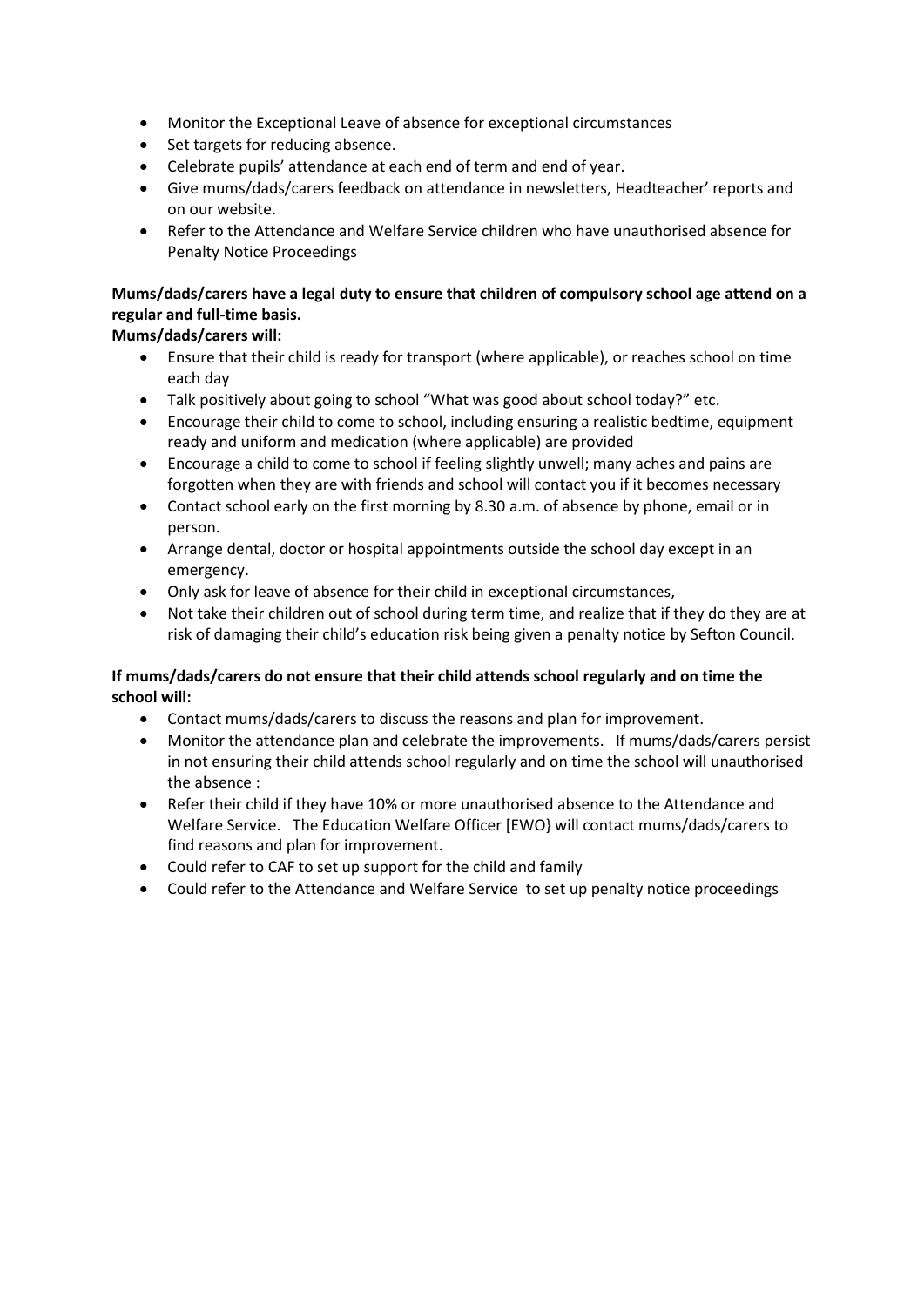## **The Role of the Governing Body**

- The governing body must ensure that school registers are kept; one for admissions and one for attendance.
- The governing body is required to agree the annual attendance target for the school.

## **SAFEGUARDING**

The school reserves the right to invite parents into school to discuss any issues that raise potential safeguarding concerns i.e. sexual exploitation, domestic violence, female genital mutilation, forced marriage, radicalisation. In addition, if the school suspects that a student may be at potential risk as a result of their absence from school, (including gang related issues or risk of underachievement), the safeguarding team reserve the right to refer these concerns to the appropriate external agencies i.e. social care, police etc. The school will inform parents/carers if a referral is to be made. However, this may not be appropriate in every circumstance, depending on the nature of the safeguarding concern and a referral may be made without informing the parent/carer.

## **RELUCTANCE TO GO TO SCHOOL**

Sometimes pupils seem anxious about leaving home to go to school. They may tell you that they feel unwell or give another reason not to attend. You may notice that they are worried from things they say e.g. they do not want to do particular subjects; they have trouble on transport, feel they have no friends or are being bullied. If this is the case, please contact the school as soon as possible to speak to the form tutor, or a member of the senior leadership team.

## **SLT Member Allocated to Attendance – Miss furlong, Dept Head**

## **Form Tutors**

Ensure registers are marked accurately each session

## **Subject Teachers**

Ensure all students in school attend lessons

## **Admin Staff – L Daly, L Stephens**

Liaise with Form Tutors and A Ruddock, Attendance Officer, when messages are received

**Attendance Officer -** Mrs Alison Ruddock

- Monitor all registers daily.
- Ensure that registers are marked in accordance with DCSF guidelines and use registration codes approved by DCSF.
- Ensure that electronic registers via SIMS are up to date and are available if required by the Local Authority for inspection.
- On the first day of absence contact parents/carers to establish the reason for absence.
- Follow up unexplained absences.
- Liaise with alternative education providers for pupils' attendance at agreed provisions.
- Refer to the Attendance and Welfare Service, where appropriate

## **Understanding types of absence:**

Every half day absence has to be classified by the school as either authorised or unauthorised. This is why the cause of absence is always required.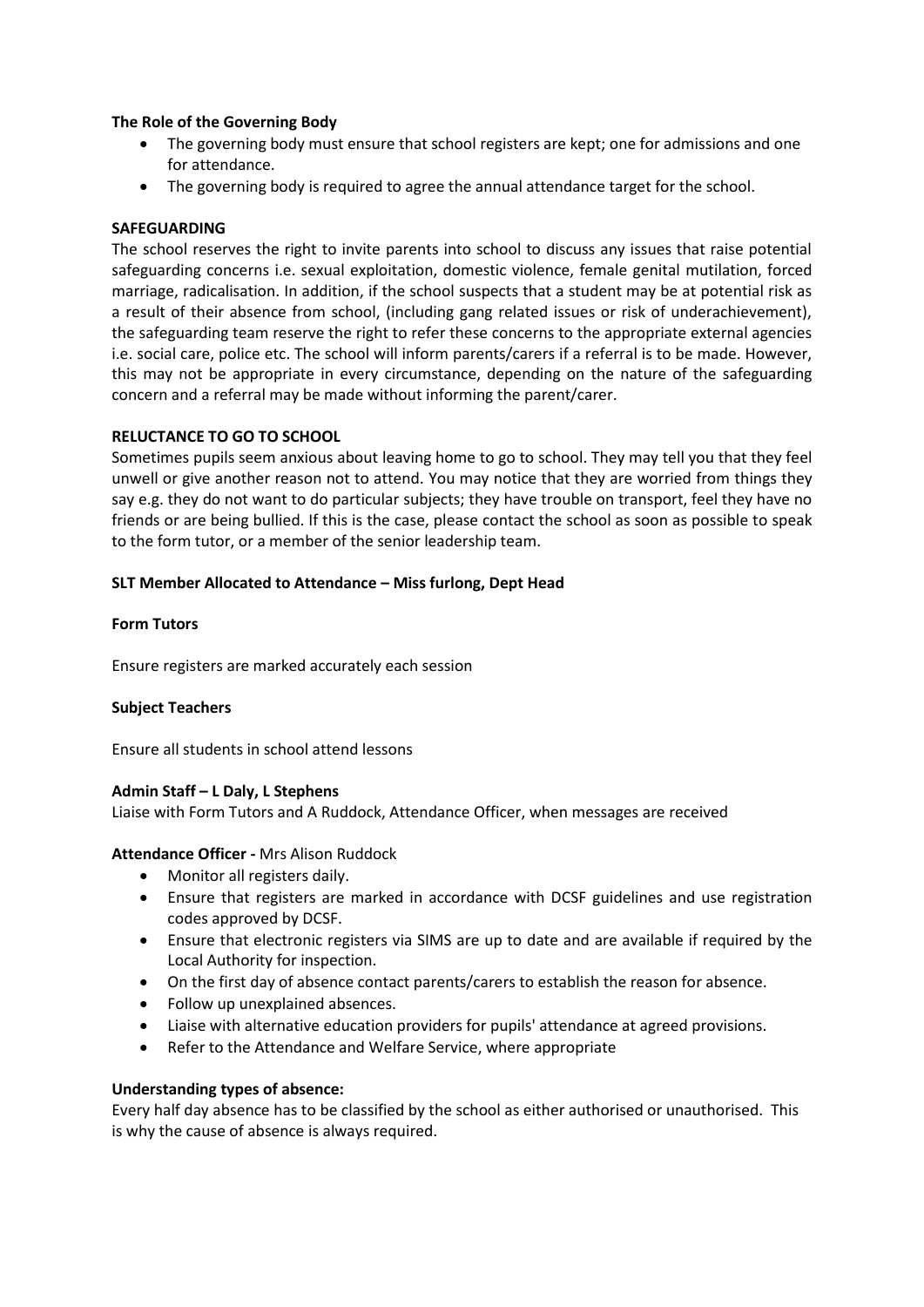Authorised absences are mornings or afternoons away from school for a good reason like illness, medical/dental appointments which are unavoidable, sporting events, music exams and these are coded accordingly.

Unauthorised absences are those which the school does not consider reasonable and for which no "leave" has been given. This type of absence can lead to the Local Authority using sanctions and/or legal proceedings.

## **This includes: -**

- Mums/dads/carers keeping children off school unnecessarily,
- Truancy,
- Absences which have never been properly explained,
- Children who arrive at school too late to get a mark,
- Shopping, looking after other children or birthdays,
- Leave of absence which has not been agreed.

Any child who is reluctant to attend school is supported by the school and mums/dads/carers to address the reasons and to aid a swift return to school.

**Persistent Absentees (PA):** a child goes onto this list if they have missed 15% or more schooling across the year for whatever reason. Absence at this level is doing harm to your child's educational prospects and therefore support from mums/dads/carers is needed to tackle this. All children on the PA list are contacted and a meeting is set up with the Head teacher to discuss the attendance plan and create a successful strategy.

All PA pupils are tracked and monitored carefully through our pastoral system.

## **How the School aims to maintain good attendance and improve poor attendance**

Electronic system in place

Correct and appropriate attendance codes

Making use of data available (declining groups), effect of seasonal attendance

First day contact system in place

Monitor attendance on a 6 weekly cycle

Raise the profile of attendance - home-school agreements, parents' evenings, school newsletters, or other communications.

Involve parents - Communicate frequently with parents about positive achievements and improvements and in ways which emphasise the responsibility and role of parents in partnership with the school. Clear messages regarding levels of absence and the likely impact that this will have on their children's attainment

Target support – The use of targeted intervention and support in areas of specific need

Use rewards and incentives to encourage attendance and punctuality

Positively reintegrate absentees

Use of pupil premium to support breakdown in transport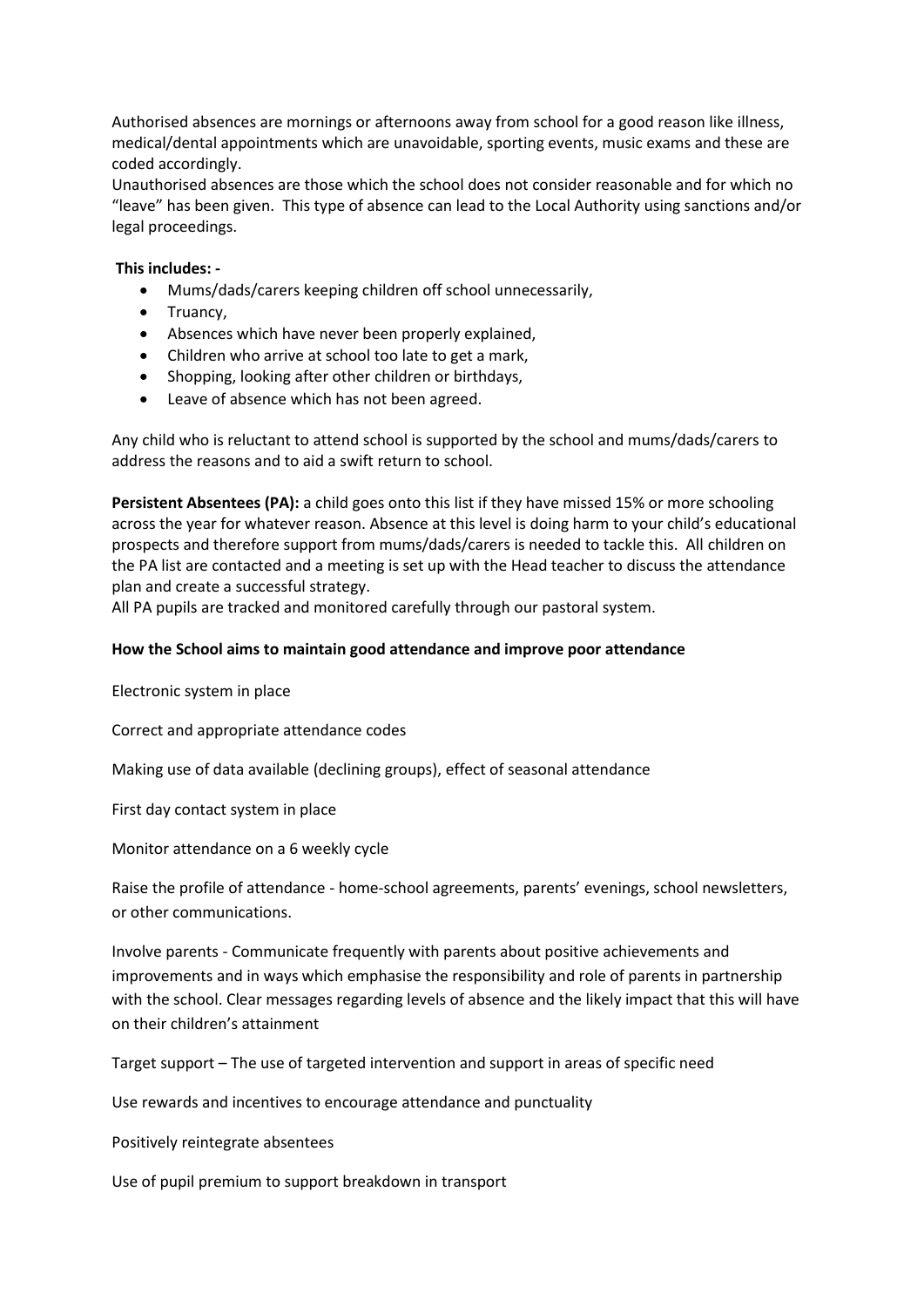## Displays

## **Assemblies**

At the end of an assembly, on a regular basis, give pupils one of the following statistics or questions to think about.

- There are only 40 teaching weeks in the school year; there are 12 weeks of holiday.
- Missing six days every term of every year is the same as missing one whole school year
- 95% attendance sounds good, but means that you are taking one day off a month
- Would you think it was acceptable if one of your teachers did not come to school to teach you for a week because he/she had gone on holiday in term time?

No Holidays in Term Time

Sponsorship (Primark)

Attendance officers visit homes and provide face to face contact with families

The targeted use of statutory actions such as the use of penalty notices are used as a final measure for persistent non-attenders who 'won't' come to school

Provision of a range of vocational and academic qualifications, personalised to pupils.

Where a student's attendance falls below 85% (at any stage of the year) she/he will be allocated time with the form teaching assistant who will track attendance with the Attendance Officer on a weekly basis. The Attendance Officer will contact parents to discuss attendance concerns and formalise an Attendance Action Plan to secure improvement in attendance.

## **School Targets**

- The school has targets to improve attendance , mums/dads/carers and your child have an important part to play in meeting these targets
- Targets for the school and for classes are displayed in the school
- The minimum target level of attendance for this school is 90% and we will keep you updated regularly about progress to this level and how your child's attendance compares.
- Our target is to achieve 85% across the whole school however because we know that good attendance is the key to successful schooling.

## **PERSISTENT ABSENTEESIM**

The school has a responsibility to reduce the number of students whose attendance is below 85% over the school year. This adds up to missing almost half a term. Students with attendance below 85% fall into the 'Persistent Absentee' category, whatever their reason for absence (authorised or unauthorised). This means they will have been absent from school for the following number of days at the end of each half term:

- 5 days by the end of the first half term
- 11 days by the end of the Autumn term
- 15 days by the end of the first half of the Spring term
- 19 days by the end of the Spring term
- 23 days by the end of the first half of the Summer term
- 28 days by the end of the Summer term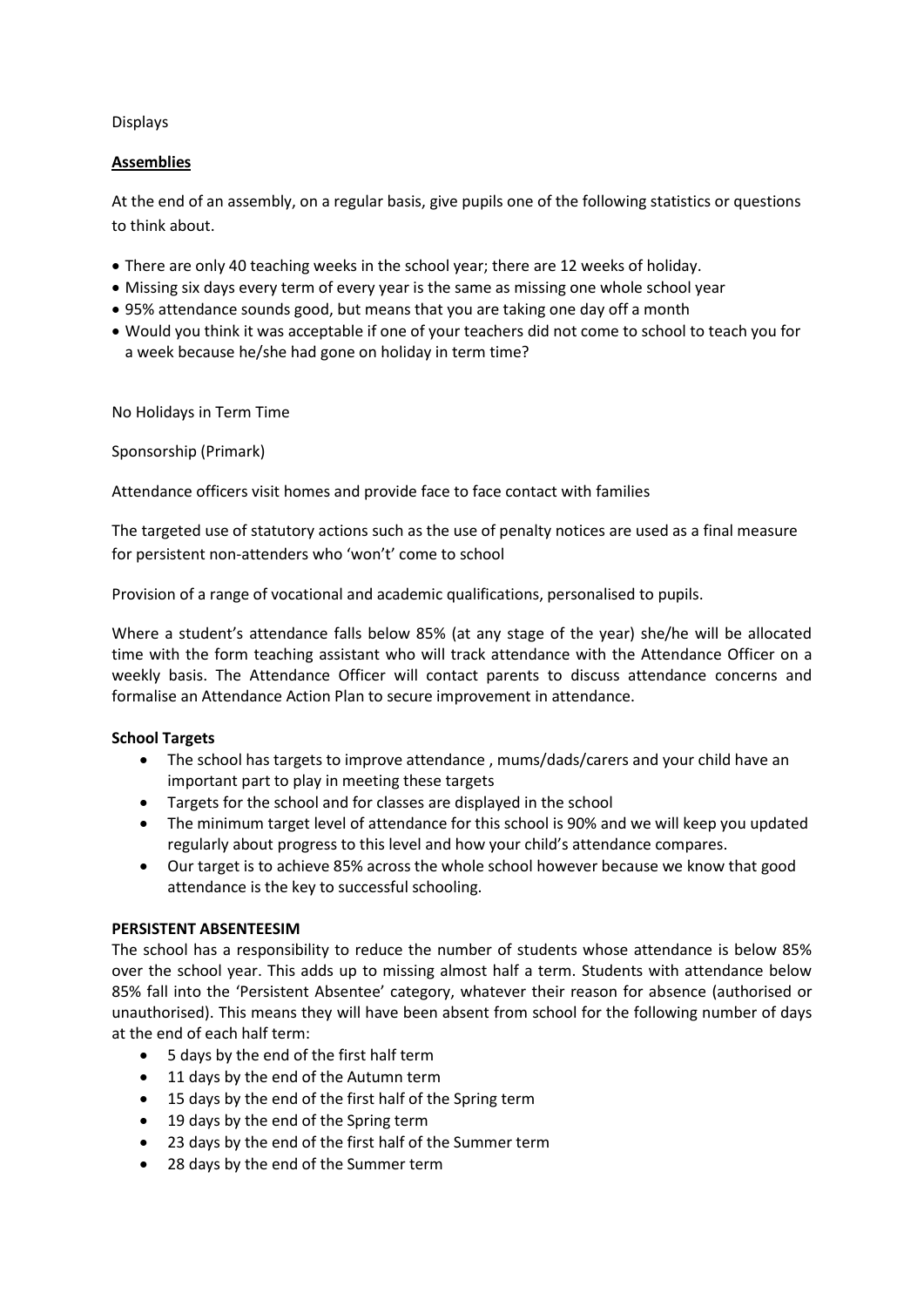Staff have access to weekly attendance statistics so that the whole school knows exactly how we are performing, where we are excelling and where we need to focus.

Rigorous monitoring and evaluation of attendance data by middle and senior leaders

The form with the best attendance or the fewest late arrivals (depending on your priority) each week, month or half term could receive a reward:

Pupil and parent input into attendance policy

Offer incentives for families, not just students. Often, families appreciate access to resources such as food baskets, transportation passes, etc.

Student designed posters and leaflets

Students involved in making Attendance levels displays in the foyer and in form rooms focusing upon the value of school attendance

Attendance performance targets for Attendance Officer

Subject action plans highlight attendance priority actions and strategies

#### **PROCEDURES**

#### **Registration & lateness**

Resisters are marked electronically in each class using SIMS. Students arriving after 8.55 a.m. deemed to be late; those arriving after 10.00 a.m. are deemed to be absent

#### **First Day Contact**

Mums/Dads/Carers whose child is absent are required to contact the school on the first day of absence, before 8.30 a.m. If no contact has been made by the mum/dad/carer on the first day of absence the Attendance Officer will contact home using a truancy call to establish the reason for absence.

## **ABSENCES**

#### **Illness**

Absences due to illness should be reported before 8:30 am on each day of absence. If a mum/dad/carer knows their child will be absent for a certain period (i.e. due to a broken leg/tonsillitis) then we will authorise the absence for a slightly longer period of time but request regular updates from the mum/dad/carer. If the student is well enough to work at home whilst they are off work is collected by the school and sent home to be completed and returned to school.

If a student has low attendance and/or has had a lot of time off due to illness, we will request that medical notes are provided before authorising any further absences due to illness. If no medical proof is provided the absence will remain unauthorised and the Formal Monitoring process will be considered.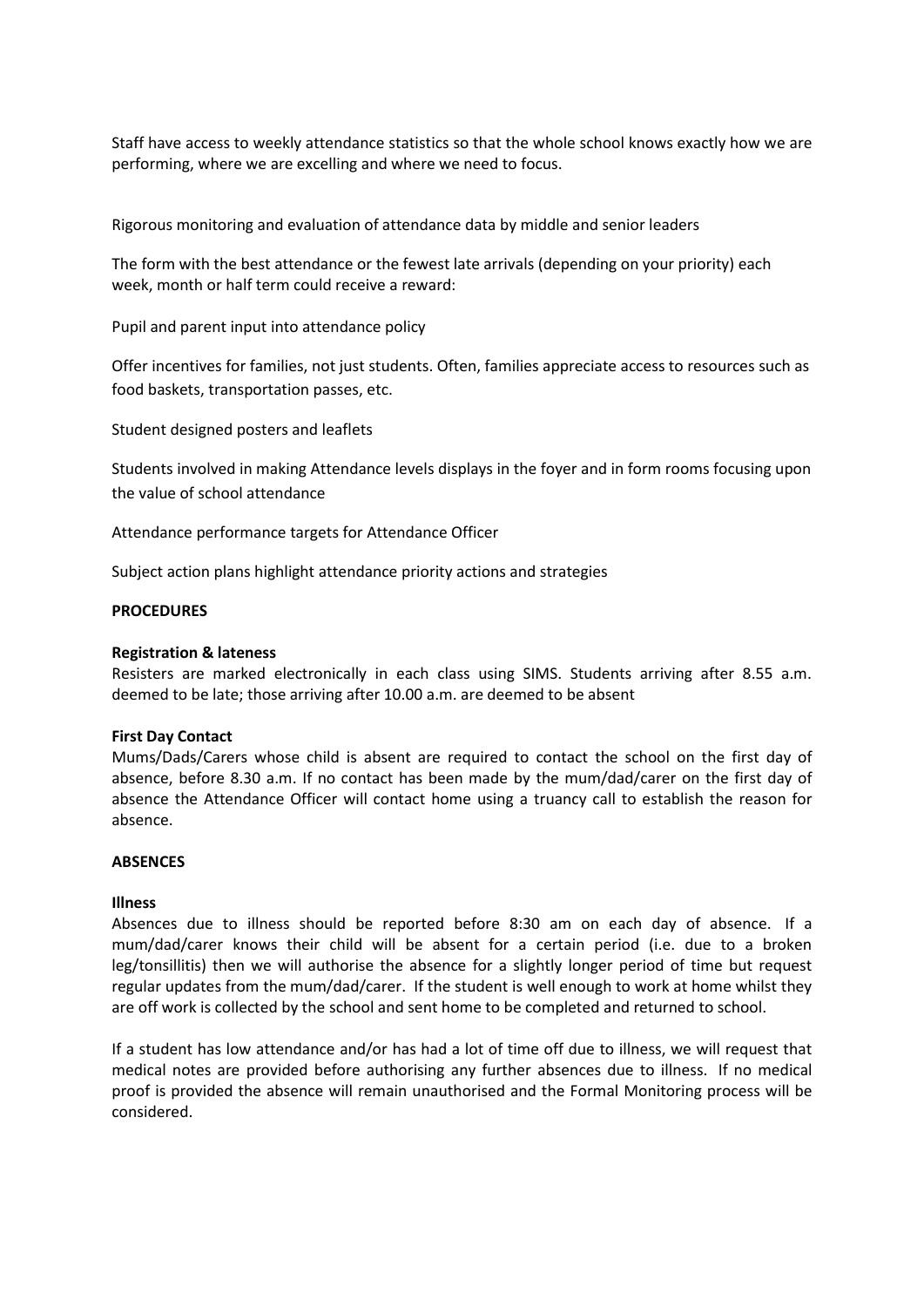#### **Medical Appointments**

We will not authorise a full day's absence for a medical appointment such as dentist/orthodontist. All appointments are requested to be made outside of the school day wherever possible but if an appointment has to be made during the school day we expect the student to be in before and/or after the appointment, depending on the time. If a student is absent for the full day we will mark them as unauthorised for either the AM or PM roll call.

#### **Phone Call**

If a mum/dad/carer has not contacted the school then a phone call home is made. If no response is received over 3 days a home visit is made by the Attendance Officer and/or a member of the school

#### **Holidays**

Amendments to the **[Education \(Pupil Registration\) \(England\) Regulations 2006](http://www.legislation.gov.uk/uksi/2006/1751/contents/made)** regulations remove references to family holiday and extended leave as well as the statutory threshold of ten school days. The amendments make clear that head teachers may not grant any leave of absence during term time unless there are exceptional circumstances. Headteachers should determine the number of school days a child can be away from school if the leave is granted.

Mums/dads/carers must complete a leave of absence exceptional circumstances form however the school does not have to grant leave of absence. Exceptional circumstances would be authorised at the discretion of the Head teacher however even then we would take into consideration what year the student is and whether any exams or assessments are taking place at the requested time of absence.

#### **Religious Observance**

The school will authorise an absence taken for religious observance. The day must be exclusively set apart for religious observance by the religious body to which the mums/dads/carers belong. Where necessary, schools should seek advice from the mums/dads/carers' religious body about whether it has set the day apart for religious observance.

## **PA (Persistent Absentee) Students**

The school aims to have 4% or less PA students.

Interventions include: Phone calls home Speaking to students without mums/dads/carers to discuss the issues Attendance Panels Home Visits Placing students on report for attendance and/or punctuality Formal Monitoring leading to Penalty Notices if necessary

Phone calls home praising improved attendance/punctuality Well done cards for improved attendance/punctuality Recognition from the Headteacher

#### **CHILDREN MISSING IN EDUCATION**

No child will be removed from roll without consultation between the Headteacher and the Attendance & Welfare Service. Where a child is missing from education with prolonged absences that are unexplained or if a family move away from the area but do not register with another school, the school will alert the local authority who will then take action according to the Child Missing in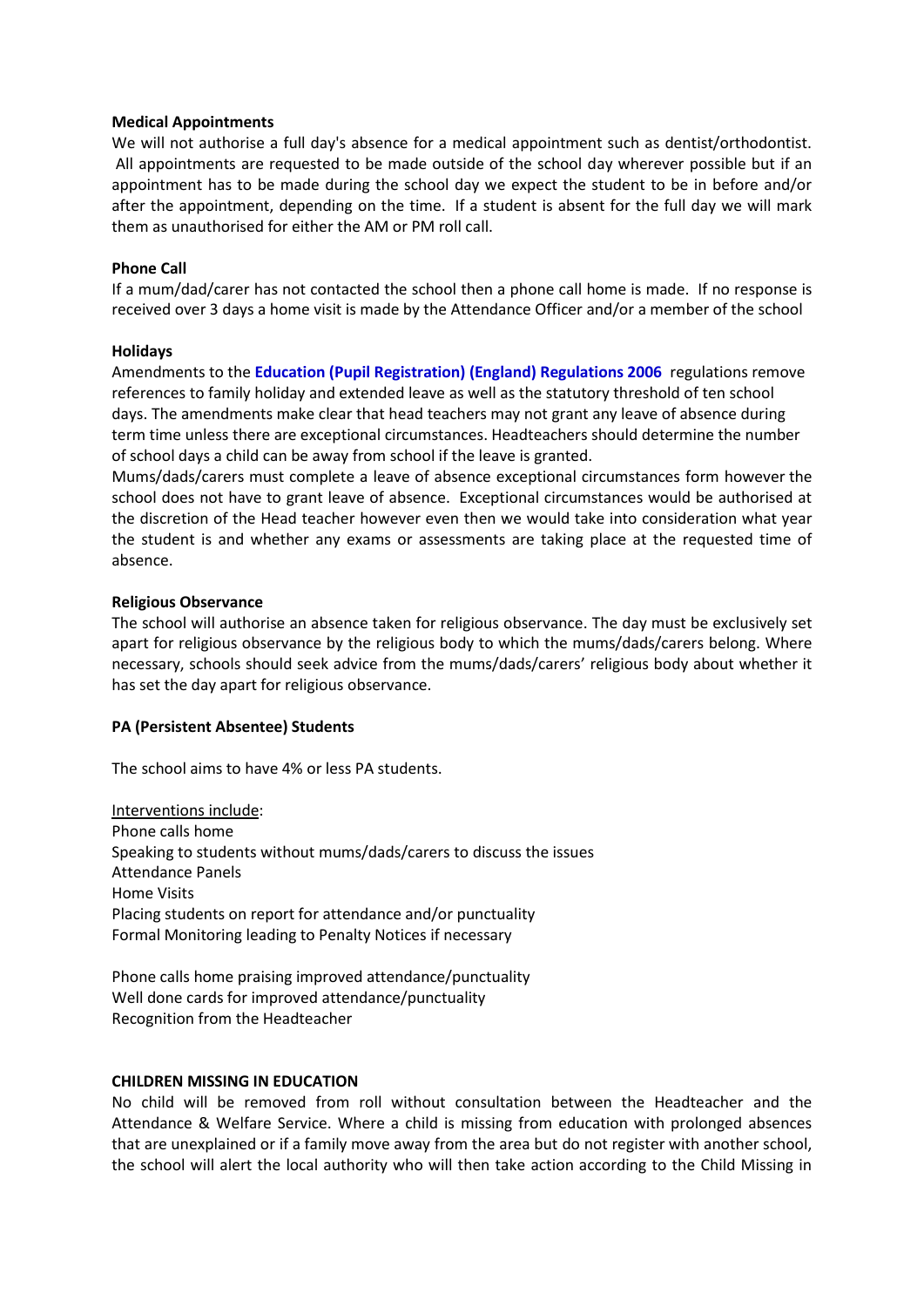Education Policy and Procedures. Movement of children between local authorities and schools is tracked nationally.

**Attendance is very high priority in school. Weekly updates are available to staff along with extra statistics at the end of each half term detailing lates / unauthorised absences / illness for each term and for each year. Patterns of absences are monitored so that interventions can be put in place.** 

#### **Attendance Panel**

## **LA Panel**

If a referral is made to Attendance & Welfare service, mums, dads or carers will be required to attend a Panel meeting with the Local Authority Officers. Decisions will be made at this panel around possible legal proceedings

#### **Mum/Dad/Carer Contracts**

If the school is concerned about the attendance of your child you will be invited into the school to discuss the issues and you may be asked to draw up a contract between yourself and the school to address the issues. This contract is voluntary and there is no legal requirement for you to participate.

#### **Penalty Notices/Prosecution for Non-Attendance**

It is a legal requirement that your child attends school regularly. As the mum/dad/carer you have a legal responsibility to ensure their attendance. The Attendance and Welfare Service has the statutory duty to enforce this. The Attendance and Welfare Service can issue a penalty notice of £60, if paid within 21 days, or £120 if paid within 28 days. The Attendance and Welfare Service can also prosecute a mum/dad/carer in the Magistrates Court for non-attendance at a registered school or non-attendance at an agreed Education Provision. It is also a legal requirement that a pupil attends on time. The mum/dad/carer is responsible for ensuring that their child attends on time. .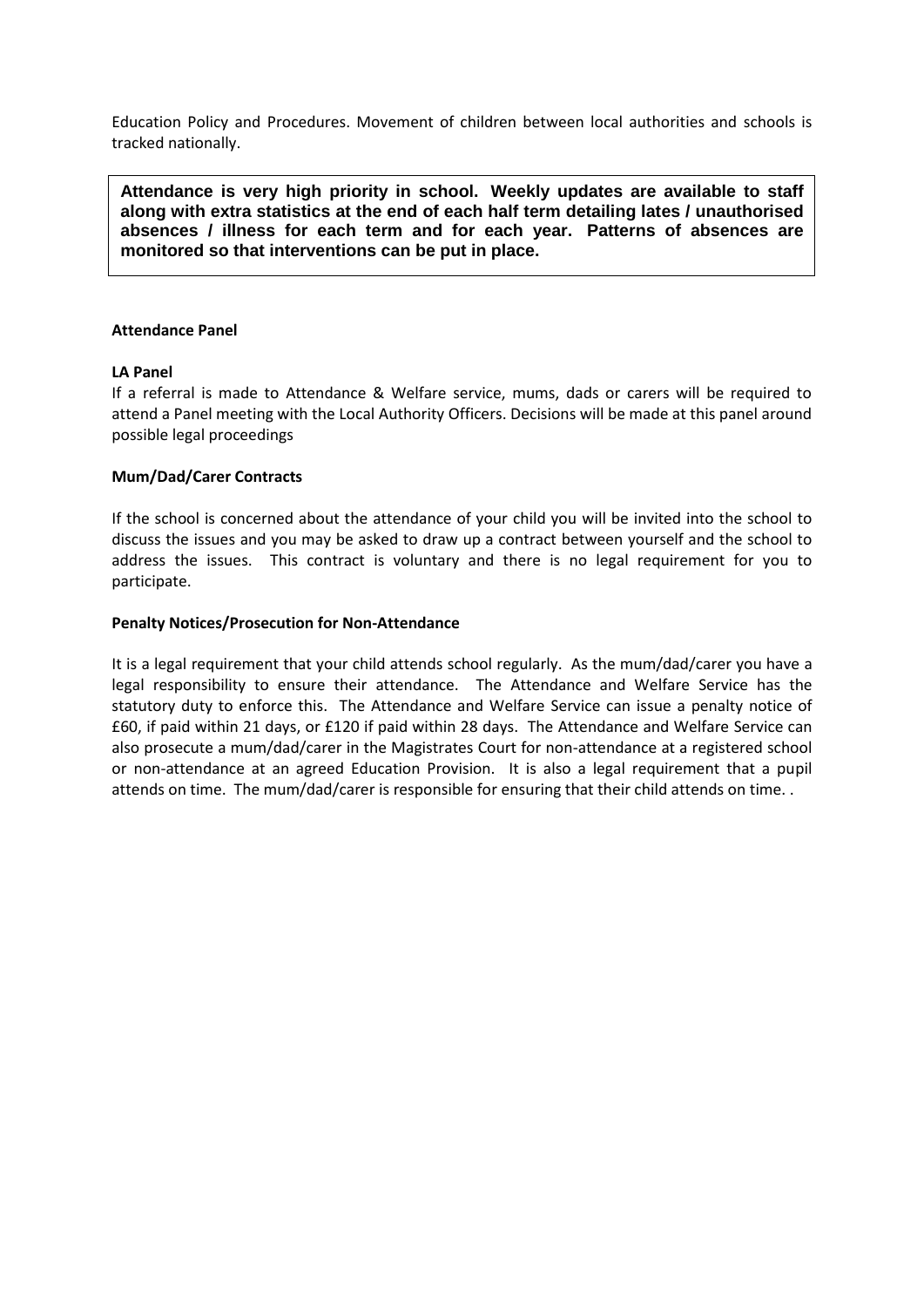## **Appendix 1 The Legal Foundation of this policy is found in Education Act 1996**

The legal framework governing attendance is set by the Education Acts and their associated regulations. Section 7 of the Education Act 1996 states that: The parent of every child of compulsory school age shall cause him/her to receive efficient, full time education suitable to his/her age, aptitude and ability and to any special educational needs he/she may have either by regular attendance at school or otherwise. Section 444 further states that: The parent of a child of compulsory school age registered at school and failing to attend regularly is guilty of an offence punishable by law. An offence is not committed if it can be demonstrated that:

The pupil was absent with leave agreed by school staff; (authorised absence)

The pupil was ill or prevented from attending by any unavoidable cause;

The absence was on a day exclusively set aside for religious observance by the religious body to which the parent belongs;

The school is not within walking distance of the child's home and the LA has made no suitable arrangements for: ¾ the child's transport to and from school; ("walking distance" is defined in section 444(5) of the Education Act 1996).

The law relating to 'walking distance' effectively is defined as two miles for pupils under age eight and three miles for all other pupils. 5.21 Since March 2001 there has been a more serious offence where a parent who, knowing that his child is failing to attend regularly at school, fails without reasonable justification to cause him to attend (Education Act 1996 Section 444(1A) as amended by the Criminal Justice and Court Service Act 2000). This amendment was introduced to provide another, more serious offence which requires proof that the parent knew of their child's nonattendance and failed to act. Under the higher offence a warrant can be issued compelling a parent to attend court. Prosecution under section 444(1A) can lead to a custodial sentence.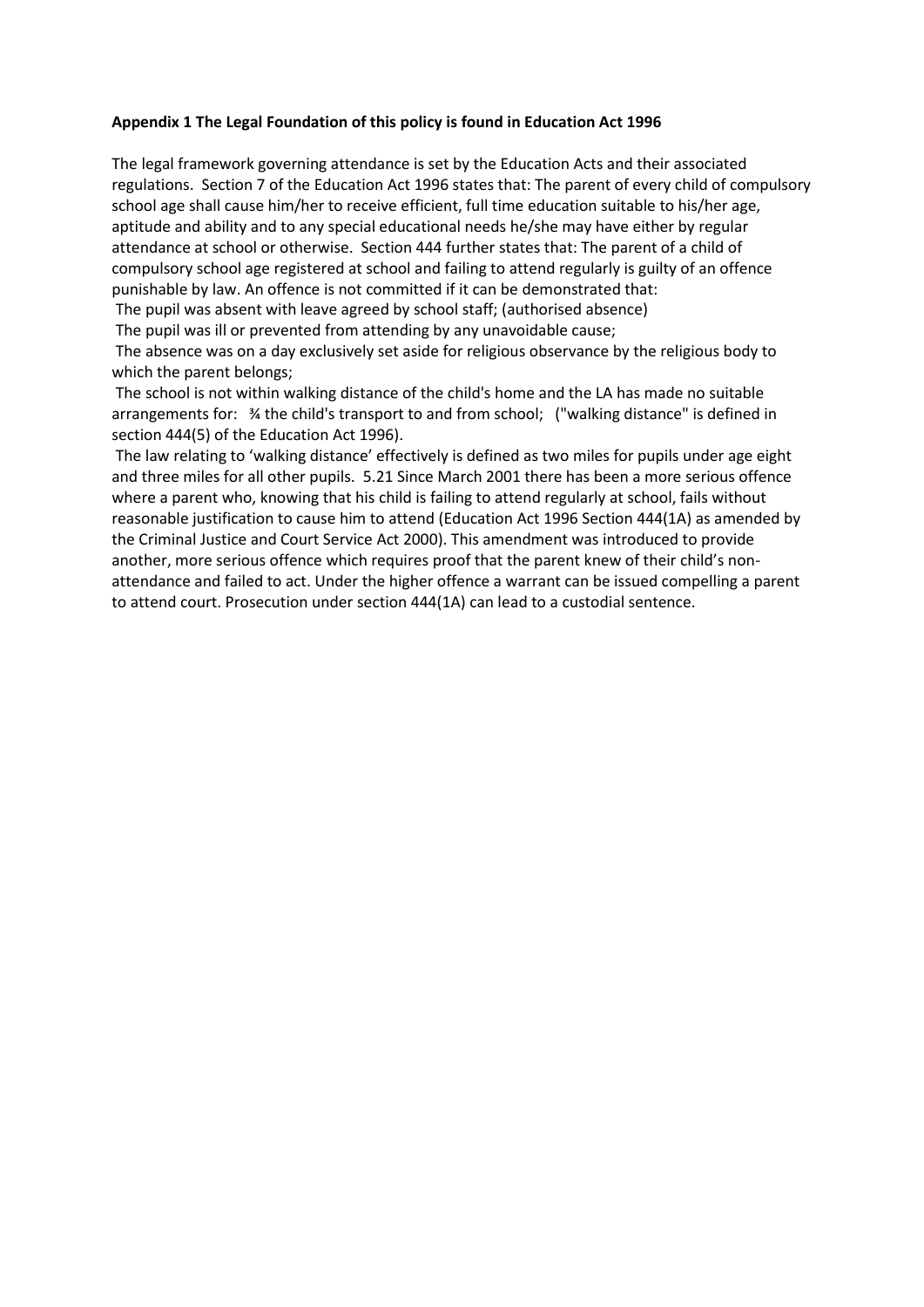## **Appendix 2 - Parental responsibility**

The term 'parent' refers to one parent, both parents or the child's carer.

Under Section 7 of the Education Act 1996, the parent is responsible for making sure that their child of compulsory school age receives efficient full-time education that is suitable to the child's age, ability and aptitude and to any special educational needs the child may have. This can be by regular attendance at school or by education otherwise (the parent can elect to educate their child at home).

\*The expression "parent", in relation to a child or young person, includes any person who is not a parent of the child but who has parental responsibility for him or her, or who has the day to day care of the child.

Compulsory school age is defined as beginning from age five when a child should attend school from the start of the term commencing on or after his fifth birthday. A child continues to be of compulsory school age until the last Friday of June in the school year that they reach sixteen.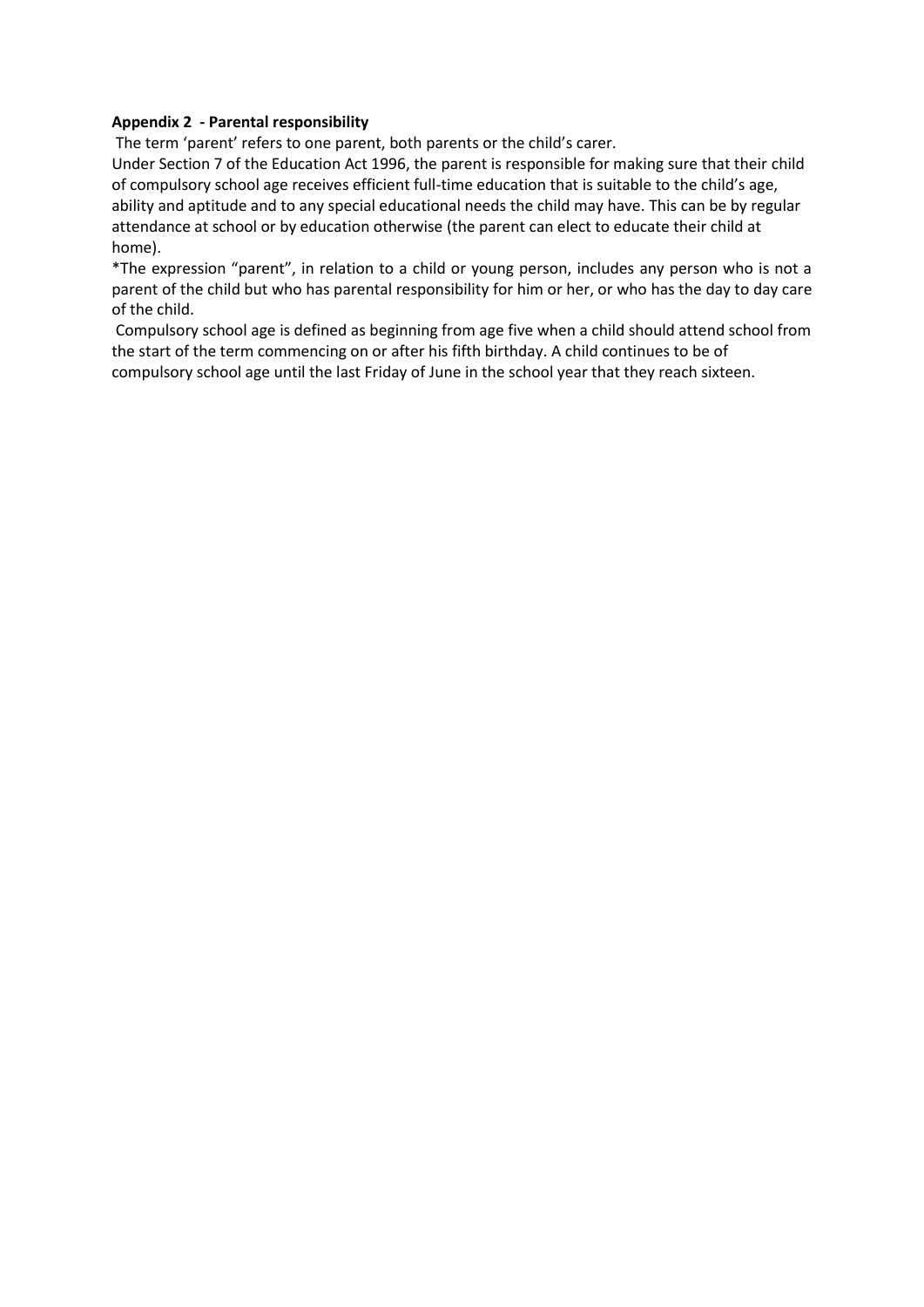## **Appendix 3 – First Day Contact Guidelines**

First day contact is a widely used practice in schools and has been shown to improve attendance rates. The correct procedure at Newfield School is as follows:

- 1. As soon as the registers are completed on SIMS, staff checks absentees against messages received.
- 2. For other pupils for whom no message has been received, staff will attempt to make contact with the parent at the earliest opportunity.
- 3. When contact is made, the parent will be asked for the reason for absence. In the event that no proper reason is supplied, the parent will be informed that the absence will not be authorised.
- 4. In the case of minor ailments, the parent will be encouraged to send the child in with an assurance that school will keep a close eye on him/her. (NB – if there has been a spate of certain symptoms in the school or community, such minor illnesses may be treated as a valid reason for absence).
- 5. Where no contact is made, a message should be left asking the parent to contact the school. Where it is impossible to leave a message, a note should be sent, or a home visit undertaken
- 6. . Reasons for absence are then added to the register.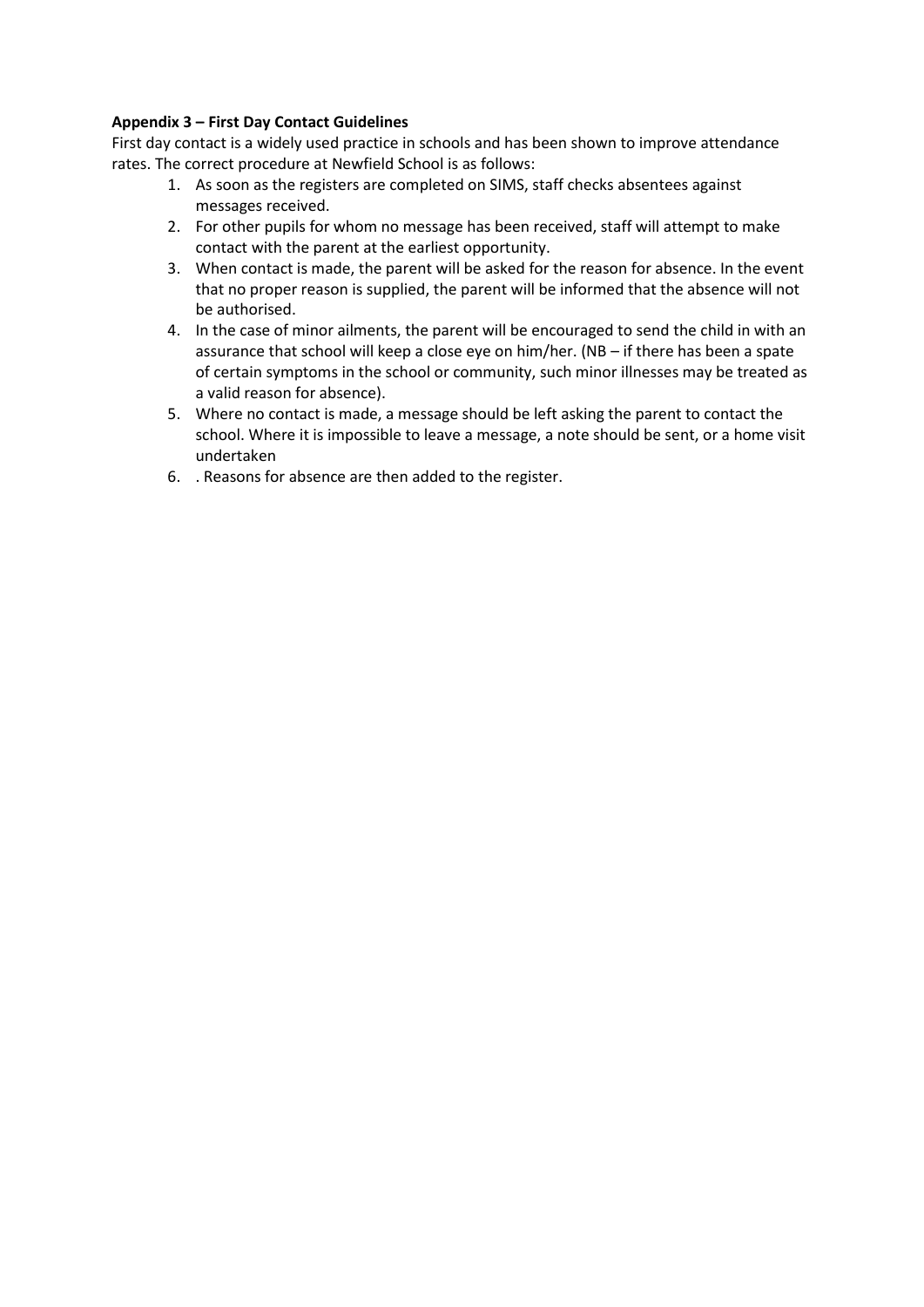## **Appendix 4**

## **The Government expects schools and local authorities to:**

- Reduce absence including persistent absence
- Ensure every pupil has access to full-time education to which they are entitled; and
- Act early to address patterns of absence.
- Parents to perform their legal duty to by ensuring their children of compulsory school age who are registered at school attend early; and
- All pupils to be punctual to their lessons and attend school regularly.

## **Legal Enforcement by Sefton Council**

As part of promoting good attendance and punctuality Sefton Council will use its legal powers to enforce school attendance where this becomes problematic, including powers to prosecute parents who fail to comply with a school attendance order (Section 443 of the Education Act 1996) or failure to ensure their child's regular attendance at school (Section 444 of the Education Act 1996).

Education Supervision Orders The local authority must consider applying for an Education Supervision Order (ESO) before prosecuting parents. A local authority may apply for an ESO instead of or as well as prosecuting parents. The order is placed on the child and the local authority is appointed by the court to supervise that child's education either at a school or at home for a specified period of time.

Section 444(A) of the Education Act 1996 empowers the local authority to issue Penalty Notices for failure to ensure regular school attendance. Parents or carers who take their children out of school without school's permission or are late returning from a leave of absence that has been granted during term time as there are exceptional circumstances, may receive a Penalty Notice fine of £60 per parent per child, which must be paid within 21 days . If payment is made after 21 days but within 28 days, the penalty is increased to £120. Where a fine remains unpaid after 28 days, the matter will be referred to the Attendance and Welfare Service, who will consider instigating criminal proceedings. Please note that Penalty Notices can be issued after 12 unauthorised absences in a term or 20 in two consecutive terms. . Children who are late without good reason after registration closes also receive an unauthorised absence mark.

In addition, a penalty notice and may also be issued where parents allow their children to be present in a public place during school hours without reasonable justification.

The **[Education \(Penalty Notices\) \(England\) \(Amendment\) Regulations 2013](http://www.legislation.gov.uk/uksi/2013/757/contents/made)** sets out the details of how the penalty notice scheme must operate. Sefton Council Code of Conduct for issuing penalty notices will be made available for schools, parents/carers and other interested parties.

The **[Education \(Pupil Registration\) \(England\) Regulations 2006](http://www.legislation.gov.uk/uksi/2006/1751/contents/made)** currently allow headteachers to grant leave of absence for the purpose of a family holiday during term time in "special circumstances" of up to ten school days leave per year. Headteachers can also grant extended leave for more than ten school days in exceptional circumstances.

Amendments to the 2006 regulations remove references to family holiday and extended leave as well as the statutory threshold of ten school days. The amendments make clear that head teachers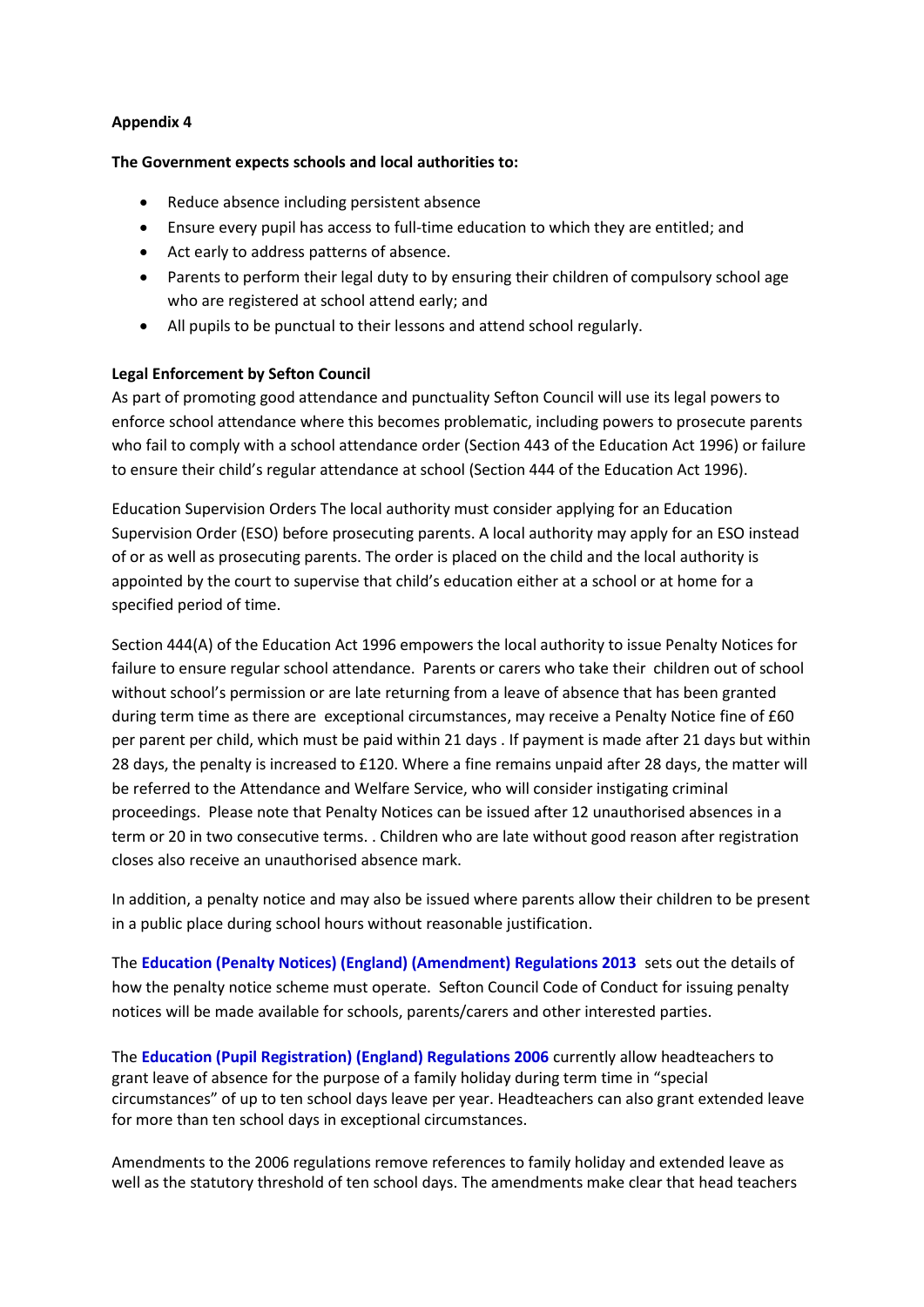may not grant any leave of absence during term time unless there are exceptional circumstances. Headteachers should determine the number of school days a child can be away from school if the leave is granted.

Sefton Council will also be conducting Pre Court Panel meetings in accordance with the Police and Criminal Evidence (PACE) Act 1984.